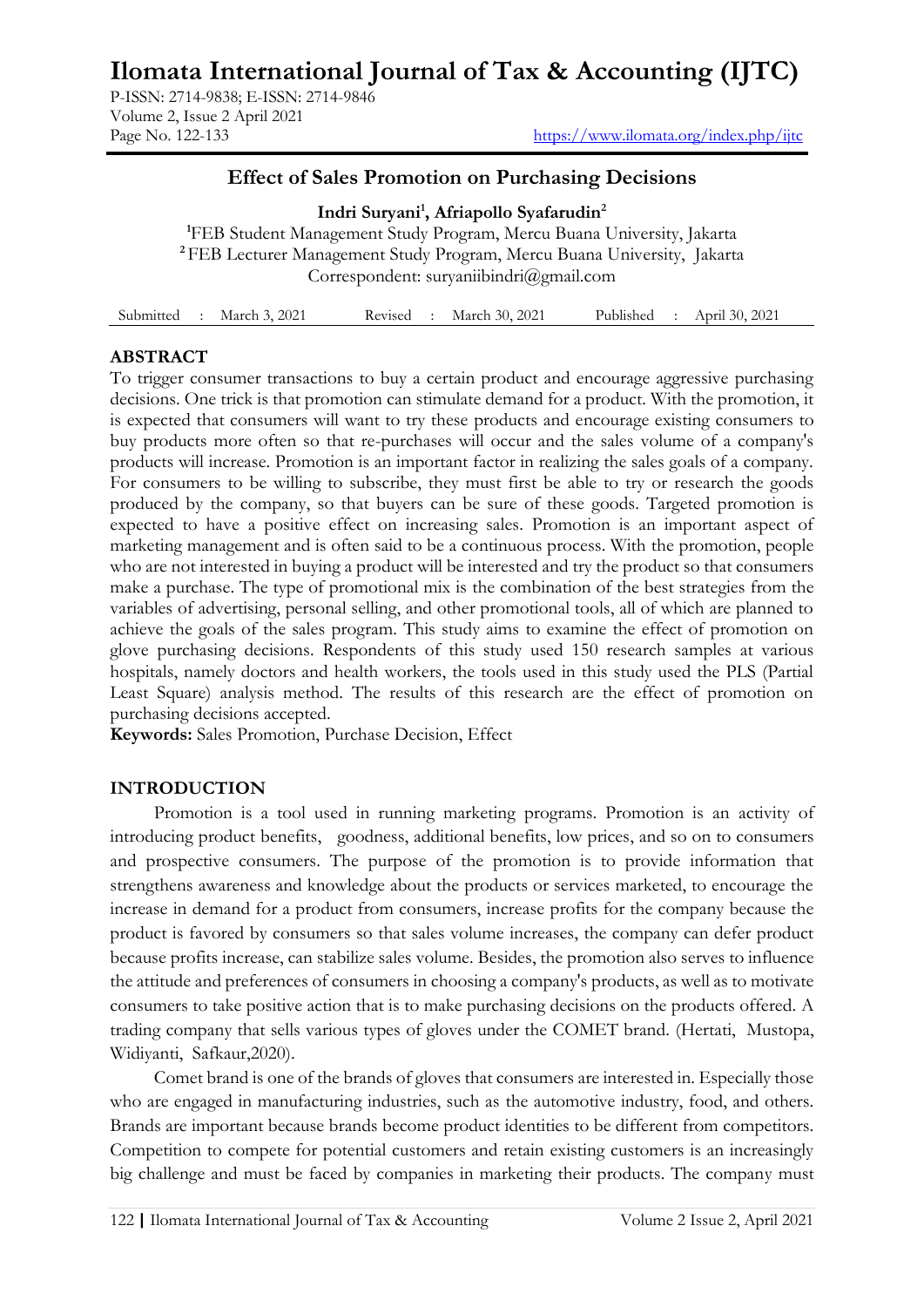increase its sales significantly for the company to exist, even in the future the company must be more advanced. (Hertati, Ferry, Puspitawati, Gantino,Ilyas, 2021).

To increase sales volume the company must implement relevant policies and strategies in the framework of increasingly tight business competition. One strategy that can be implemented by the company is to increase promotion and create a positive brand image in the eyes of consumers so that consumers can decide to buy the product. Purchasing decisions are several stages made by consumers before deciding on the purchase of a product (Kotler, 2010). In the current era of globalization, market interest is indispensable for companies in meeting customer satisfaction and market satisfaction. A lot of the business world makes a lot of competition. (Hertati, Asmawati, Widiyanti, 2021).

Products that can obtain higher satisfaction consumers will survive in the competition in the market. Every business must have advantages and disadvantages both in terms of product quality, promotion, and brand image to produce the opinion of the buyer's decision to get the goods that will create customer satisfaction. From time to time the development of the business world is very rapid, one of them in the world of marketing is very important for the progress of a company. If the company has produced an item then how the company market the product that has been produced to make a profit. Therefore, companies must have creative ideas to achieve high consumer buying interest. In marketing, the product is necessary because to achieve the success of the company. The Company must be able to know what consumers want and need before producing an item so that the goods that have been produced by the company can be useful to consumers (Napik, 2018).

The life that is lived today is very influential to the mindset of consumers towards product purchasing decisions. In these circumstances, the decision to choose an item or brand is strongly influenced by the development of human resources, product quality, promotion, and brand image that will make consumer purchasing decisions. The era of globalization promises a new business opportunity and challenge for companies in Indonesia. On the one hand, the era of globalization expands the product market of companies in Indonesia, and on the other hand, the situation gives rise to increasingly intense competition both between domestic and foreign companies. In competition the company must have a marketing strategy that can support in marketing comet gloves is to create a brand image and increase promotion. (Syafarudin, 2016).

With this promotional strategy, the company can introduce the products offered by PT. Alifindo partners together with the community both through advertisements and brochures. Besides, the company must also create a positive brand image so that the company can influence consumer purchasing decisions. By implementing this strategy, it is expected that the company can control the market share (Syafarudin. & Mulyana, 2019). So that the company can increase sales of products and increase the profit of companies. PT. Alifindo is a joint partner. Palm fit type gloves comet brand is one of the products. PT. Alifindo Mitra Bersama is the most in-demand by consumers. Here are the sales data from 2015 - 2019:

| Years | Comet Glove Products (Rp) |
|-------|---------------------------|
| 2015  | 16,047,119,467,90         |
| 2016  | 19, 136, 502, 540, 19     |
| 2017  | 22,570,526,917,47         |
| 2018  | 32,501,785,662,00         |
| 2019  | 27,209,153,919,00         |

Table 1. Sales Data pt. Alifindo Mitra Bersama Period 2015 – 2019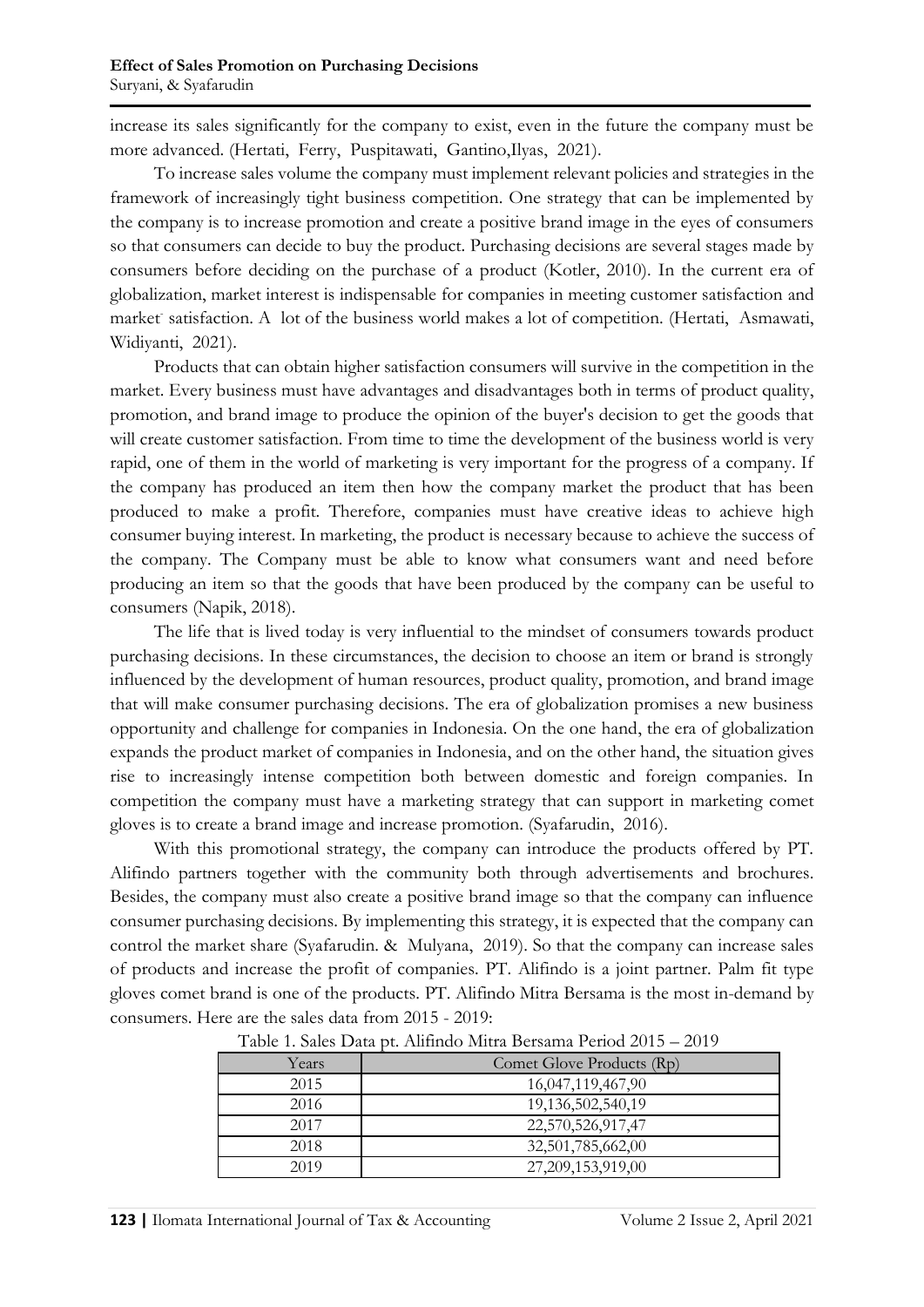## Source : Internal Data PT. Alifindo Mitra Bersama (2020)

From the table can be known that the revenue of PT. Alifindo Mitra Bersama has often experienced fluctuations in the last five years. Although the revenue of PT. Alifindo Mitra Bersama in 2018 increased significantly, but this was followed by a very drastic decrease in 2019. Various strategies and improvements are carried out by PT. Alifindo Mitra Bersama to increase sales of its products. Including increasing the purchase of Comet PT glove products. Alifindo Mitra Bersama.

Kotler and Amstrong (2013), marketing is the process by which companies create value for customers and build strong relationships with those customers to capture the value of customers in return. Meanwhile, Tjiptono (2010) defines that marketing as the function that has the most contact with the external environment, but the company has only limited control over the external environment. The company's activities in this marketing determine the direction of the company to be able to compete in the world of increasingly tight competition. Marketing is an important element in the company to determine the success of a business. Therefore, the company must apply marketing understanding correctly to stay afloat. According to Kotler and Keller (2011) suggests that: marketing is a social process in which individuals and groups get what they need and want by creating, offering, and freely exchanging valuable products with other products.

Marketing has two things. First, Marketing is a philosophy, attitude, perspective, or management orientation that emphasizes customer satisfaction. Second, marketing is a set of activities used to implement that philosophy. In fact marketing for a company is a very important factor in its role in its business operations. The ability of the company to make a profit is determined by the ability to organize all its business activities, mainly marketing. To enter the competitive market and can attract consumers, the company seeks to create buyer interest. This is clearly outlined in the scope of marketing, among others, the improvement of the quality of service in marketing.

Kotler and Keller (2009:36) Propose the concept of marketing is satisfying the needs and desires of consumers. The goal of the business is to deliver customer value to make a profit. The creation and delivery of values can include the phase of selecting a value, the phase of providing value, the phase communicating the value. Choosing the right targeting strategy will determine the success of a product's marketing efforts, especially in the current very strict business climate. Hurriyati (2010:49), stated that to reach the target market that has been set, then every company needs to manage its marketing activities well. Companies must be able to compile and use controllable marketing variables, in anticipation of changes from uncontrollable marketing variables, as well as to influence the company's product demand. Therefore, the company must be able to combine these elements in the right proportions so that its marketing mix is under the corporate environment, can satisfy the target market, and remain in line with the company's objectives in the field of overall marketing.

Kotler and Keller (2009:172) suggest that: promotion is a marketing communication in which, the company seeks to inform, persuade, and remind consumers directly or indirectly about the products and brands sold. Efforts to introduce products to the market are carried out a promotional strategy. The concept used to introduce products is promotion mix*,* activities that combine product excellence and persuade consumers to buy (Private, 2010:349).

Promotional activities not only serve as a means of communication between the company and consumers but also as a tool to influence consumers in purchasing or using products according to their needs and desires (Sunyoto, 2012:154). The tools that can be used to promote a product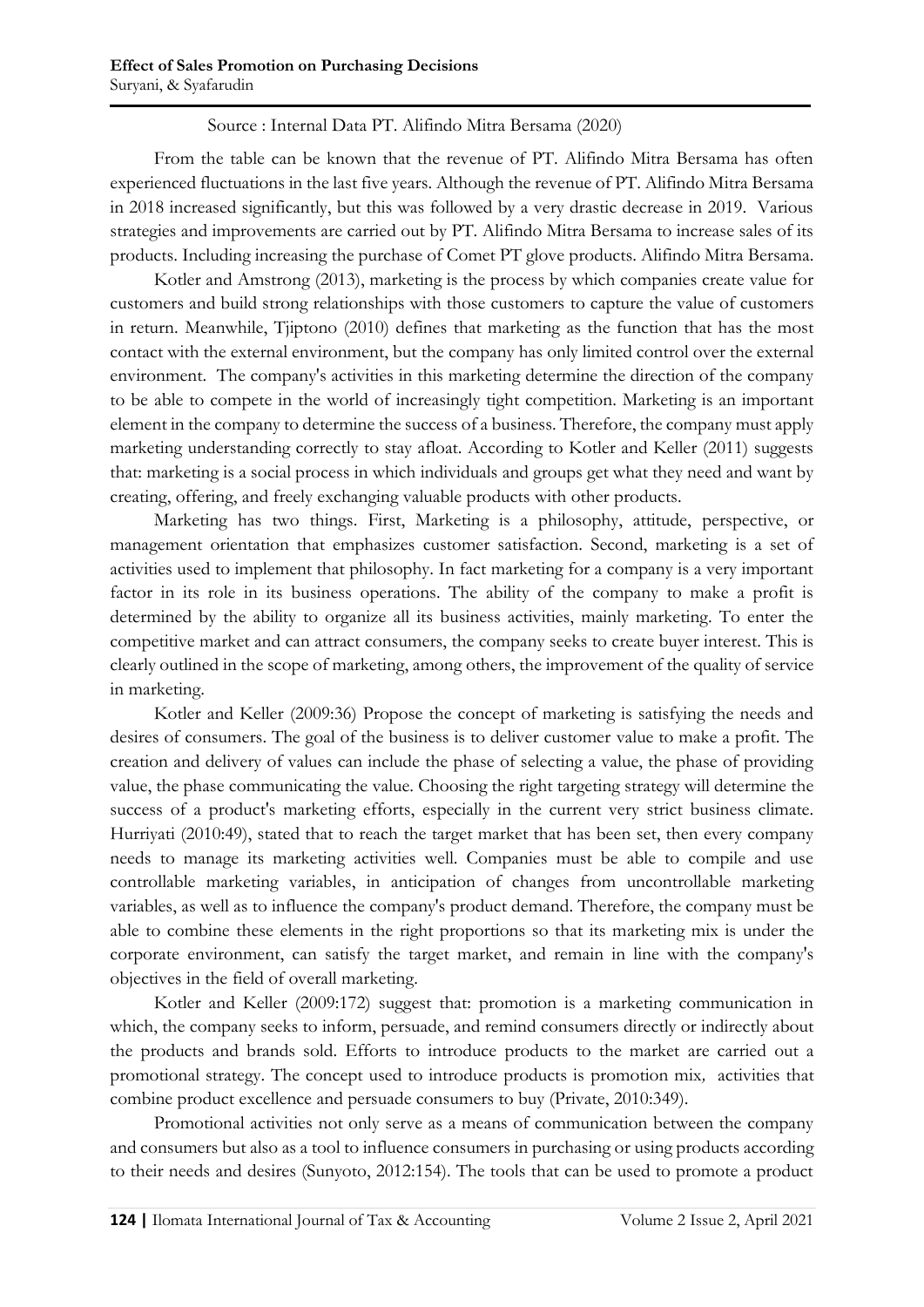can be selected in several ways, namely advertising, sales promotion, publicity, personal selling, and direct marketing called a promotional mix. According to Tjiptono (2010:219), promotion is one of the determinants of the success of a marketing program. No matter the quality of a product, if the consumer has never heard of it and is not sure that the product will be useful to them, then they will not buy it.

The promotional mix includes *advertising,* personal selling, *public* relations and publicity, sales promotion, and direct *marketing.* The promotional mix is part of marketing stimuli which are variables that can be controlled by the company (Kotler, 2012). Kotler and Keller (2012) promotional mix cover five dimensions namely advertising, direct marketing, sales promotion, public relations, personal sales.

- 1. **Advertising**. Advertising is any form of mass media communication (TV, radio, magazines, newspapers) that can send a message to a large group of individuals at the same time, about a product, service, or idea. Advertising becomes one of the important promotional instruments especially for companies that produce goods or services aimed at the public.
- 2. **Direct Marketing**. Direct marketing is the company's effort to communicate directly either by e-mail, telephone, fax, or the internet with potential customers to elicit direct responses or sales transactions.
- 3. **Public Relations.** Public relations is something that summarizes the entire planned communication, both inward and outward between a company. Public relations relates to the creation of understanding through knowledge, and through activities that are expected to have a positive impact on maintaining or protecting the company or product image.
- 4. **Personal Selling**. Personal sales are a form of direct communication between a seller and his prospective buyer. In this case, the seller attempts to assist or persuade potential buyers to purchase the products offered.
- 5. **Set goals**. Promotional objectives are derived from broader promotional objectives, derived from more fundamental marketing objectives developed for those products.
- 6. **Choose business promotion and sales promotion tools**. Companies use business promotion and sales promotion tools, they're used to gather business leads, impress customers and reward them, and motivate salespeople.
- 7. **Developing programs**. Planning a promotional program, marketers increasingly incorporate multiple media into a total campaign concept. First, determine the number of such incentives. Second, create conditions for people to participate. Third, decide the length of the promotion. Fourth, the marketer chooses the means of distribution.

Mangkunegara (2008:3) Consumer behavior is actions taken by individuals, groups, or organizations related to the decision-making process in obtaining, using goods or services economically that can be affected by the environment. Studying consumer behavior not only includes consumer activities at the time of purchase but includes all activities of choosing, assessing, obtaining, and using the product.

Every consumer makes a variety of decisions in the search, purchase, use of a variety of products, and brands in any given period. The purchase decision is strongly influenced by the motives of the purchase where it can be because the buyer carries out the purchase only emotional considerations, such as pride, suggestion, and so on. But also buyers buy rationally as the price (Daryanto, 2011:94).

Kotler (2013) defines the purchase decision as the process made by a customer before it comes to the purchase and subsequent post-purchase. The attitude of others reduces the alternative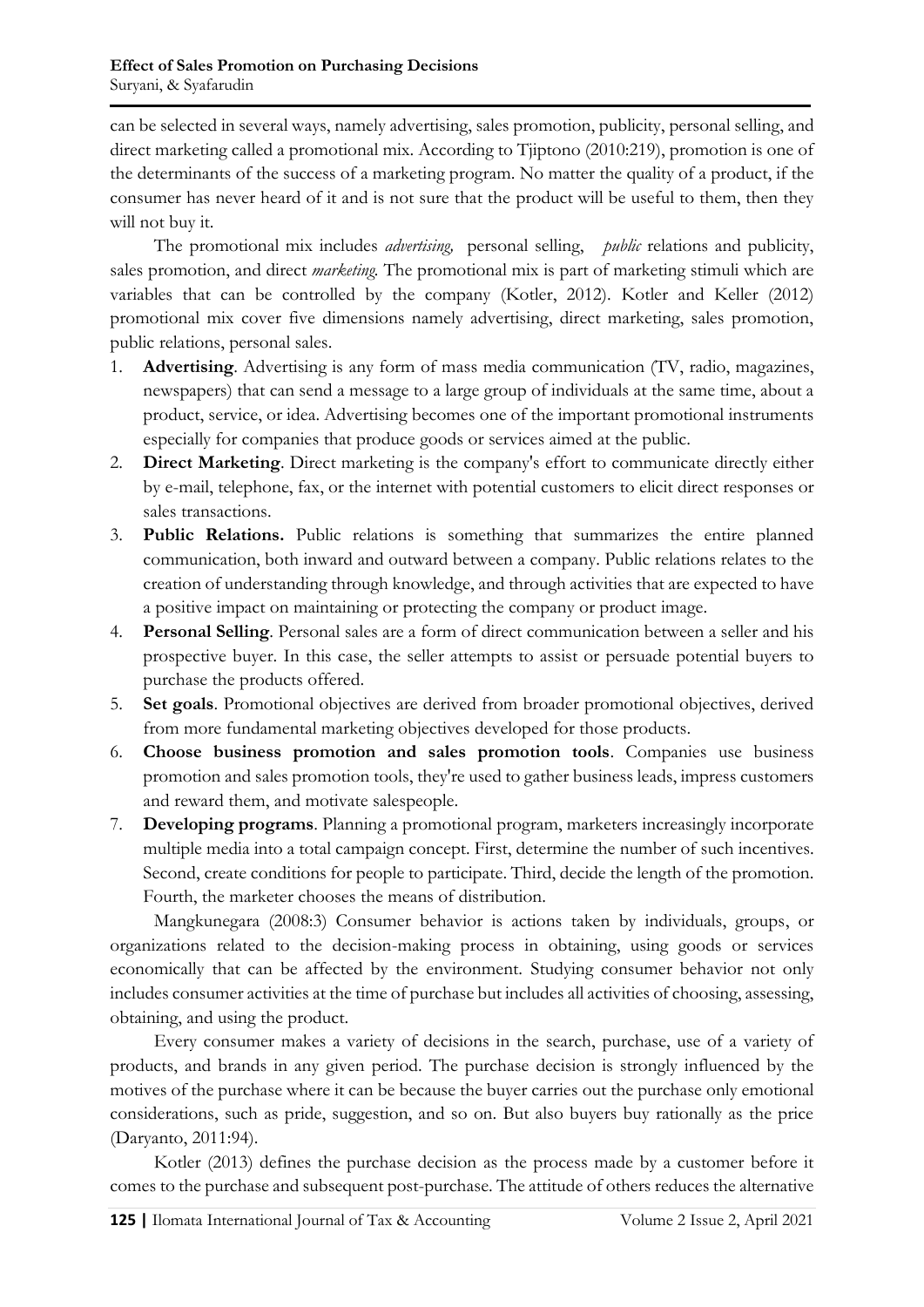that one likes will depend on two things, namely the intensity of negative attitudes of others towards alternatives favored by the customer and the motivation of the customer to according to the wishes of others.

Kotler and Armstrong (2013) also stated that the purchase decision is a purchase process related to the brand to be purchased. Purchasing decisions are individual activities that are directly involved in the decision-making process to make purchases of products offered by the seller. Where decision making is an individual activity that is directly involved in obtaining and using the goods offered. In the decision-making process, consumers will consider various aspects before deciding to buy. ( Hertati & Safkaur: 2020: Syafarudin, 2020).

Kotler and Keller's (2015) purchase decision is a purchasing decision-making process that includes determining what to buy or not to make a purchase and that decision is obtained from previous activities. The purchasing decision process has stages to achieve purchasing decisions made by customers through several stages that include recognizing needs, seeking information, evaluating alternatives, purchasing decisions, and behavior after purchase. ( Syaparudin & Hertati. 2020).

- 1. **Need recognition**. The introduction of needs is the first stage of the purchasing decision process where the customer recognizes the problem or need. The buyer feels a difference between the actual circumstances and the desired circumstances. That need can be triggered by stimulants when one's normal needs are hungry, thirsty, rising to a level high enough to be a driver. Besides, the need is also triggered by external stimuli.
- 2. **Finding Information.** Information search is a stage of the buyer decision-making process where the customer is moved to look for additional information, the customer may simply remind attention or may also seek information actively.
- 3. **Alternative evaluation**. Alternative evaluation is a stage of the buyer decision process where customers use the information to evaluate various alternative brands in a series of options. The way the customer starts the business evaluates the buyer's alternative depends on the individual customer and the specific purchasing situation.\
- **4. Purchase Decision.** Customers make three types of purchases, namely trial purchases, repurchases, and long-term commitment purchases.
- 5. **Behavior after purchase**. When customers use a product, they assess the performance of the product according to their various expectations. Three assessments may arise, namely the actual performance under the expectations of causing neutral feelings, performance exceeding expectations that cause satisfaction, and performance below expectations that cause dissatisfaction.
- **6. Cultural Factors.** Culture is a factor that determines the basis of one's desires and behaviors. While the subculture includes nationality, racial groups, religions, and geographical areas. Almost all human beings exhibit social stratification, most often in the form of social class, a relatively homogeneous and durable part of society.
- **7. Social Factors.** Social factors such as a group of references, family, and social status influence a person's purchasing behavior. Reference groups are groups that have a direct or indirect influence on one's attitudes or behaviors. While the family is the most influential primary reference group. Consists family of parents and siblings. From parents, one gets an orientation towards religion, politics, and economics, a sense of personal ambition, self-esteem, and love.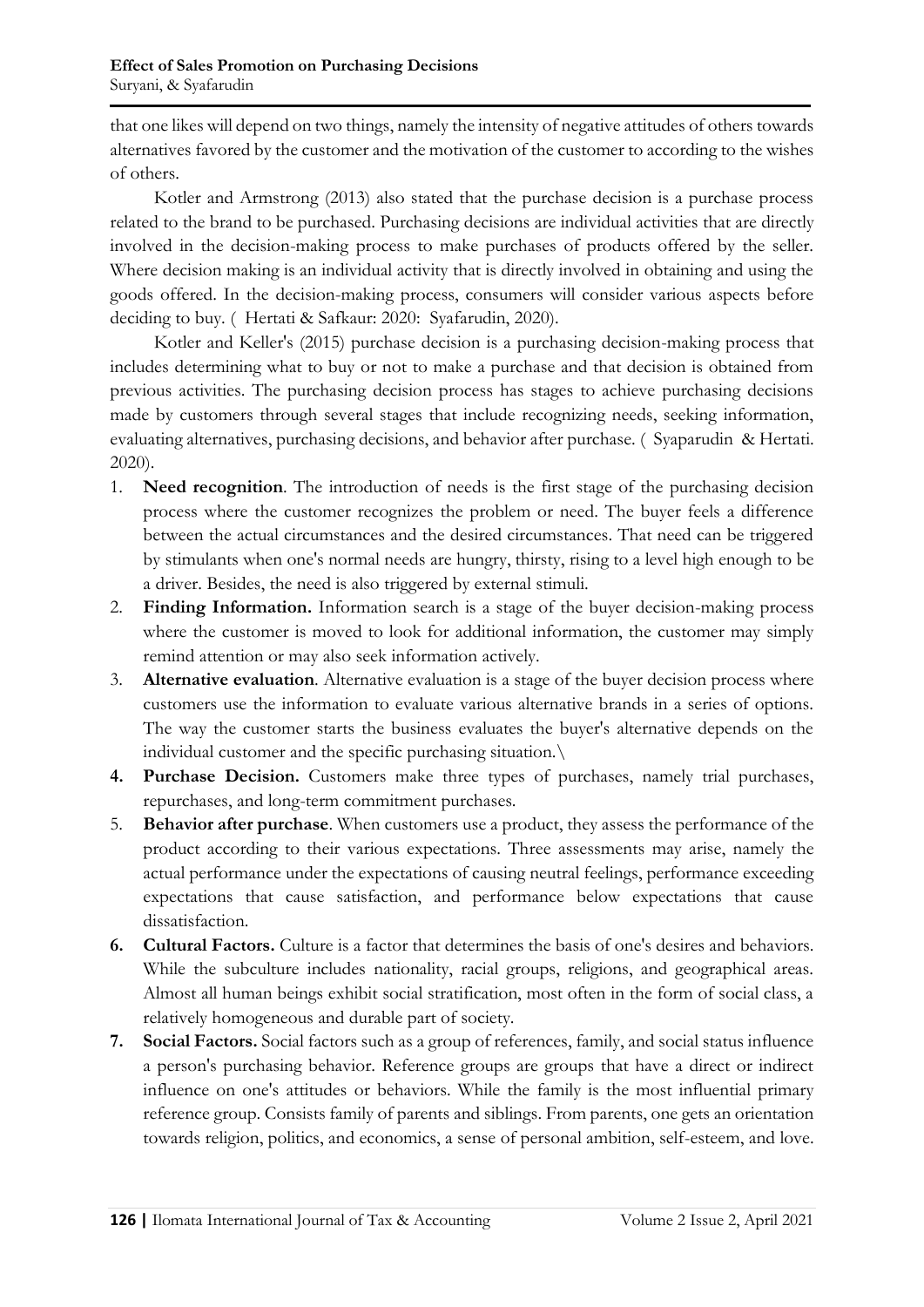**8. Factor personal.** Personal characteristics that influence buyer decisions include age and stage in the life cycle, occupation, and economic circumstances, personality and self-concept, as well as value and lifestyle.

Buyer characteristics and decision-making processes lead to certain purchasing decisions. The task of marketers is to understand what is happening in the buyer's awareness ranging from the presence of external stimuli to the emergence of buyer purchase decisions (Lembang, 2010:14). Consumer behavior will determine the decision-making process in their purchase, the process is a problem adjustment approach consisting of five stages conducted by consumers, the five stages are problem recognition, information search, alternative assessment, decision making, and behavior after purchase.

Promotional activities not only serve as a means of communication between the company and consumers but also as a tool to influence consumers in purchasing or using products according to their needs and desires (Sunyoto, 2012:154). The main purpose of the promotion is the modification of consumer behavior, informing, influencing and persuading, and reminding the target consumer about the company and the products or services it sells. Every company that does something activity certainly has a purpose. Promotion is one of the variables in the marketing mix that is very important implemented by the company in marketing products.

Tjiptono (2008:229) states that sales promotion is a form of direct persuasion through the use of a variety that can be arranged to stimulate the purchase of products immediately and increase the number of goods purchased by customers. According to Zaini's research (2013), showing that promotions have a positive relationship to purchasing decisions, this result is in line with research conducted by Purwosembodo (2014), which means that companies that promote in some media used can attract interest from prospective consumers, so it can be concluded that the more often companies conduct promotional activities will be a concern of consumers and prospective consumers.

Promotion that gives the most influence is information by word of mouth, while the lowest influence is on direct marketing. Based on the results of the research conducted by the author of the influence of sales promotions that good on purchasing decisions.

H1: Effect of sales promotion on a purchase decision.



Picture: ConceptualResearch, 2021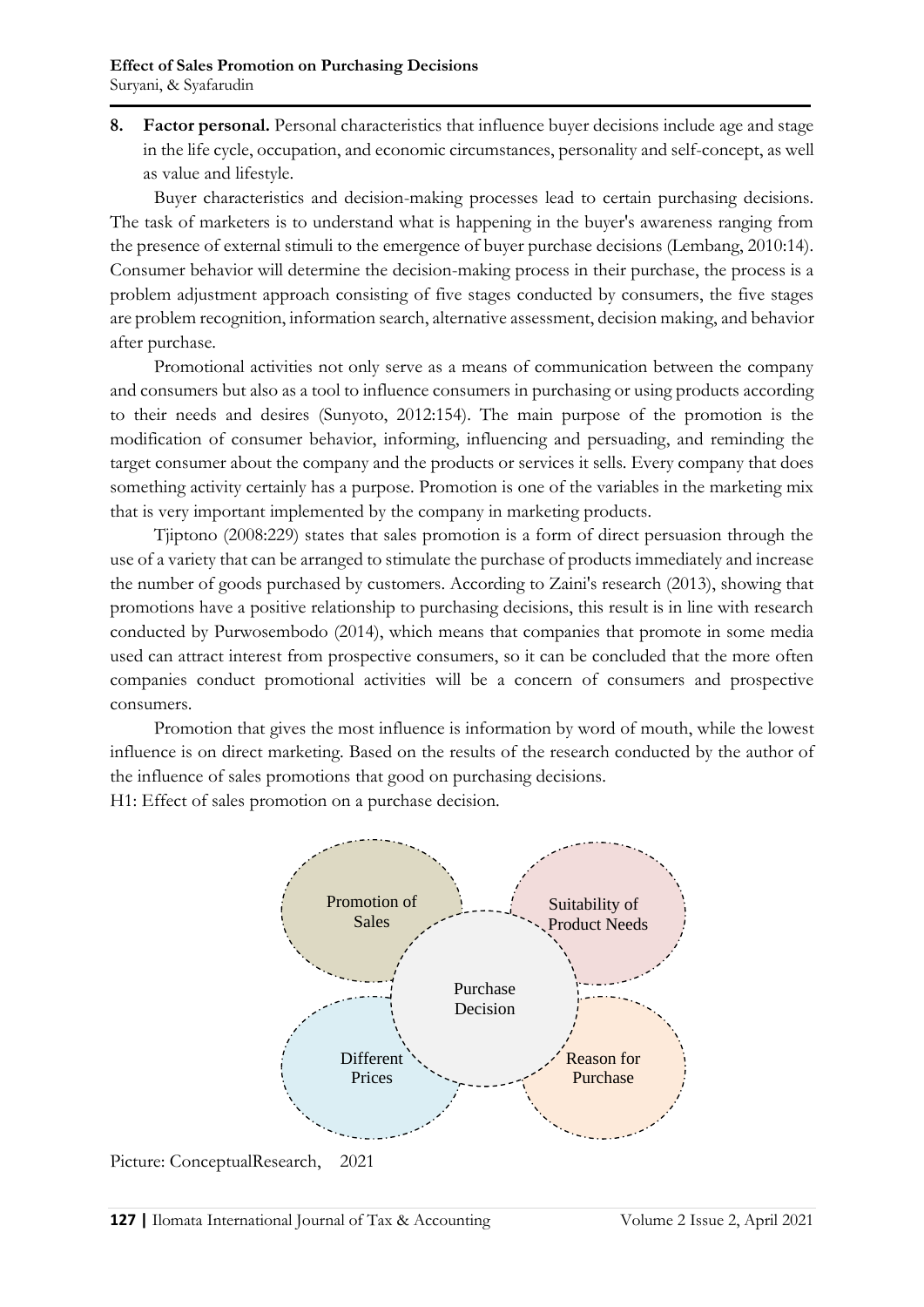#### **METHODS**

Data processing techniques in this study using the SEM with Partial Least Square (PLS) method in which data processing uses the SmartPLS 3.0 program. The purpose of PLS is to find optimal predictive relationships that exist in the data. Analysis with PLS-SEM uses two important stages, namely measurement models and structural models. The data in the measurement model is evaluated to determine its validity and reliability level. Measurement model testing (outer *model)* is used to determine the specific relationship between latent variables and manifest variables, these tests include convergent validity, discriminant validity, and composite reliability.

Respondents in this study were all doctors and hospital health workers in Indonesia. The number of respondents used as a sample in this study as many as 150 respondents using google form. Hasil dissemination of questionnaires against 150 respondents, 80 respondents who returned questionnaires and 20 respondents no answers respondents located in Bekasi, West Java, 15 respondents from the online community Instagram (Cometsaftyofficial) and 5 respondents from the online community Facebook (COMET Fan pages).

#### **RESULTS AND DISCUSSION**

Convergent validity aims to determine the validity of each relationship between an indicator and its latent construct or variable. To test convergent validity is used outer loading value or loading factor. An indicator is declared to meet the convergent validity which is said to be high or in either category if the outer loading value is 0.70. However, according to Chin quoted by Ghozali (2015)stated the outer loading value between 0.5 to 0.6 is considered sufficient to qualify convergent validity.

| Variable Leave    | Indicator<br>Code | Outer Loading $\geq 0,50$ | Description |
|-------------------|-------------------|---------------------------|-------------|
|                   |                   |                           |             |
|                   | P <sub>1</sub>    | 0.863                     | Valid       |
|                   | P <sub>2</sub>    | 0,896                     | Valid       |
| Sales Promotion   | P <sub>3</sub>    | 0,808                     | Valid       |
| 'X1               | P <sub>4</sub>    | 0,817                     | Valid       |
|                   | P <sub>5</sub>    | 0,822                     | Valid       |
|                   | P <sub>6</sub>    | 0,721                     | Valid       |
| Purchase Decision | KB <sub>2</sub>   | 0,816                     | Valid       |
|                   | KB3               | 0,824                     | Valid       |
|                   | KB4               | 0,774                     | Valid       |

Table 2 Convergent Validity Test Results

Based on Table 2 above, shows that all *loading factor* values have given the aboverecommended value of 0.50. So the indicators used in this study are valid or have met the *convergent validity* requirements. *Discriminant validity testing,* reflective indicators can be seen in the cross-*loading*  between the indicator and its construct. Ghozali (2015:39) states that one indicator declared valid or declared to meet the *discriminant validity* of the cross-*loading* value of the indicator on its variable is compared to other variables, such as Table 3, follows:

Table 3 *Discriminant Validity test* results (Cross *Loadings*

| Indicator | Sales Promotion | <b>Purchase Decision</b> |  |  |
|-----------|-----------------|--------------------------|--|--|
|           |                 | 0,625                    |  |  |
|           |                 | 0.731                    |  |  |
|           |                 | 0.569                    |  |  |
|           |                 | 0.62                     |  |  |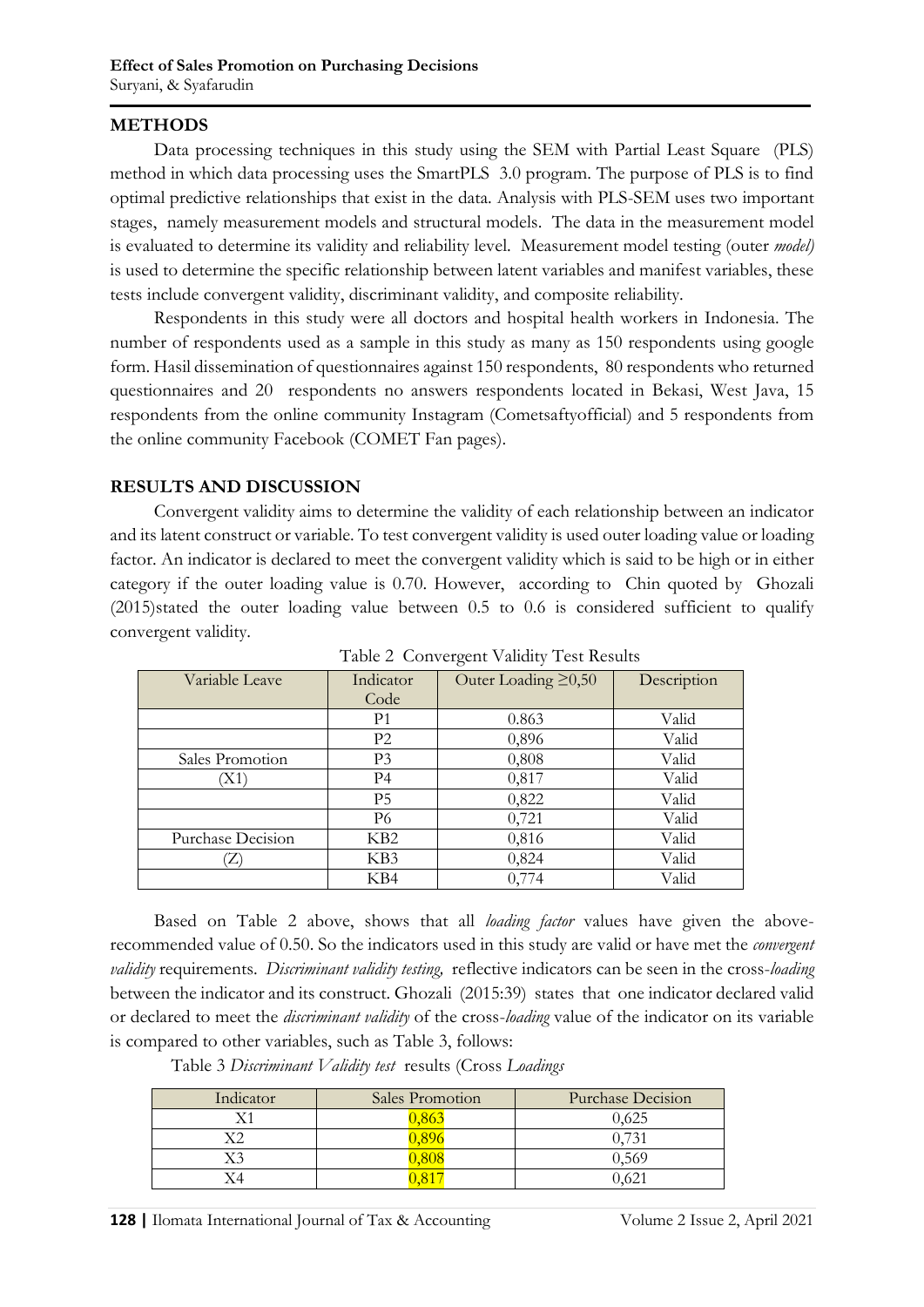| Indicator       | Sales Promotion | <b>Purchase Decision</b> |
|-----------------|-----------------|--------------------------|
| X5              | 0,822           | 0,662                    |
| X <sub>6</sub>  | 0,721           | 0,653                    |
| X7              | 0,658           | 0,745                    |
| $\rm X8$        | 0,809           | 0,688                    |
| X <sub>9</sub>  | 0,764           | 0,708                    |
| X10             | 0,691           | 0,652                    |
| X11             | 0,632           | 0,569                    |
| X12             | 0,721           | 0,653                    |
| X13             | 0,658           | 0,745                    |
| X14             | 0,645           | 0,816                    |
| Z15             | 0,619           | 0,824                    |
| Z <sub>16</sub> | 0,546           | 0,774                    |
| Z17             | 0,488           | 0,608                    |
| Z18             | 0,524           | 0,471                    |
| Z19             | 0,587           | 0,503                    |
| Ofthe 20        | 0,595           | 0,524                    |
| Ofthe 21        | 0,587           | 0,587                    |
| Z22             | 0,619           | 0,652                    |
| Z23             | 0,546           | 0,652                    |
| Z24             | 0,488           | 0,652                    |
| Z25             | 0,524           | 0,652                    |
| Z26             | 0,587           | 0,652                    |
| Z27             | 0,595           | 0,652                    |
| Z28             | 0,619           | 0,652                    |
| Z29             | 0,546           | 0,652                    |
| Ofthe 30        | 0,488           | 0,652                    |

#### **Effect of Sales Promotion on Purchasing Decisions** Suryani, & Syafarudin

Source: *SmartPLS Output* of Processed Data (2021)

Based on Table 3 above shows that the correlation value of the construct with its indicator is greater than the correlation value with other constructs. Thus it can be concluded that all constructs or latent variables already have a good discriminant validity in arranging their respective variables, where the indicators on the construct indicator block are better than the indicators in the other blocks. Discriminant validity tests can also be performed by looking at the AVE root for each construct which should be greater than the correlation with other constructs, which will be viewed from the Criterion Fornell-Lacker Table.

Table 4. Discriminant Validity (Fornell-Lacker Criterion) Test Results

| Variable          | Sales Promotion | <b>Purchase Decision</b> |  |
|-------------------|-----------------|--------------------------|--|
| Promotion         | 0,823           | J.785                    |  |
| Purchase Decision |                 | 0,791                    |  |

Source: *SmartPLS Output* of Processed Data (2021)

Based on Table 4 ave root results of each intended construct is greater than the correlation with other constructs which means indicator indicators used in this study meet the criteria discriminate validity criteria.

| Table 5 AV E Test Results |                                  |  |  |  |
|---------------------------|----------------------------------|--|--|--|
| Variable                  | Average Variance Extracted (AVE) |  |  |  |
| Sales Promotion           | 0.67                             |  |  |  |
| Purchase Decision         | 0.625                            |  |  |  |

Table 5 *AVE* Test Results

Source: *SmartPLS Output* of Processed Data (2021)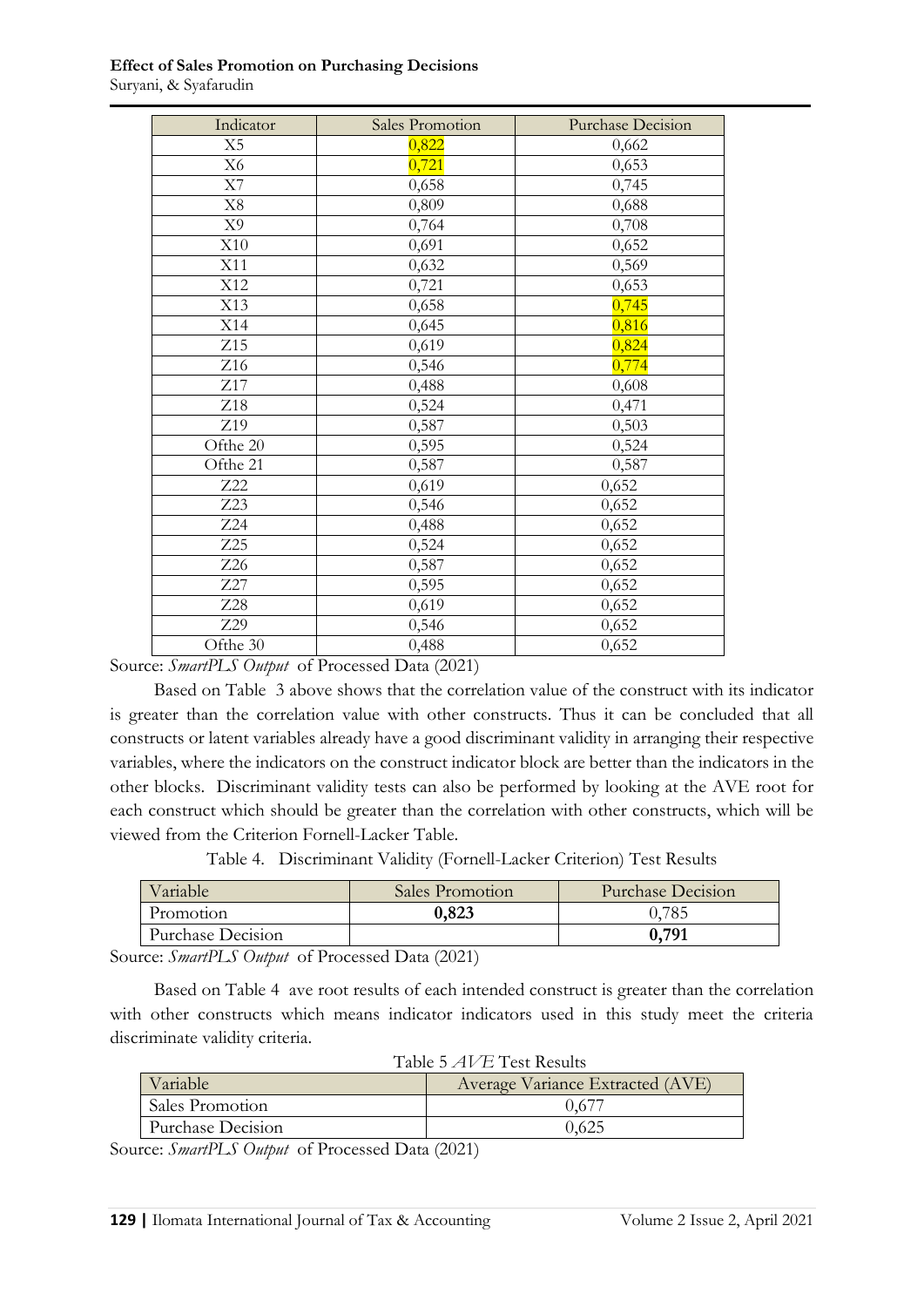Based on the feed-in Table 5 above, it is known that the AVE value for each variable has a value of > 0.5. The AVE output results indicate that the AVE value is good for each construct because it has qualified convergent validity. And therefore there is no convergent validity issue on the model being tested. So that testing can be done at a later stage. Composite reliability testing and Cronbach's Alpha aim to test the reliability of an instrument in a research model or measure internal consistency and its value should  $\geq 0.60$ . If all latent variable values have both composite reliability and Cronbach's alpha values  $\geq$  of 0.70. It is Barati, construct has good reliability or questionnaires used as a tool in this study, has been reliable and consistent Ghozali (2015:41)

| Table o Composite Reliability and Crombach's Applia Test Results    |                              |                  |             |  |  |  |
|---------------------------------------------------------------------|------------------------------|------------------|-------------|--|--|--|
| variable                                                            | <b>Composite Reliability</b> | Cronbach's Alpha | Description |  |  |  |
| Promotion                                                           | 0.926                        | 0.904            | Reliabel    |  |  |  |
| Purchase Decision                                                   | ).869                        | 9.800-           | Reliabel    |  |  |  |
| $-1$<br>$\sim$<br>$\sim$<br>$\sim$ $  \sim$ $\sim$<br>$\sim$ $\sim$ |                              |                  |             |  |  |  |

Table 6 Composite Reliability and Cronbach's Alpha Test Results

Source: *SmartPLS Output* of Processed Data (2021)

Based on Table 6 above, it is known that all variables have qualified composite reliability and Cronbach's alpha because it has a value of  $\geq$  0.70. So it can be concluded that the overall construct has good reliability or questionnaires used as tools in this study have been reliable or consistent and can be done further analysis. Inner model testing is the development of concept-based models and theories to analyze the relationship between exogenous and endogenous variables, which has been described in a conceptual framework. The inner model analysis is carried out to ensure that the structure model built is robust and accurate. Testing of the structural model was conducted by looking at the value of R-Square which is a test of a goodness-fit model. Stages of testing against structural models (inner model).

The Goodness of Fit Model (GoF) described an overall model conformity rate that calculates the residual squares of the predicted model compared to the actual data introduced byTenenhaus (2004) in Ghozali (2015:83). This GoF index is a single measure used to validate the combined performance between the measurement model (outer model)and the structural model (inner model). The GoF index value is derived from the average communalities index multiplied by the R2 value of the model.

From the calculation of GoF above, it can be known that the result is 0.633 of the result can be concluded that the performance between the measurement model and the structural model can be said to be *fit* because it has met the standard above 0.38. The coefficient *of R-Square determines* (R2) to assess how much influence independent latent variables have on dependent latent variables. The *R-Square* value is 0 to 1, a value of 0.67 indicates that the model is well categorized (Chin, 1998). When *R-Square* is closer to 1, independent variables provide all the information needed to predict dependent variable variations.

On the contrary, the smaller *the R-Square,* the more limited the ability of independent variables to describe dependent variable variations. The *R-Square* value has the disadvantage that the *R-Square* value will increase every time there is the addition of one independent variable even though the independent variable has no significant effect on dependent variables. Based on the data processing that has been done, obtained the value of R-Square as follows:

| Table. 7 R-Square Test Results |          |  |  |  |
|--------------------------------|----------|--|--|--|
| <b>Endogenous Variables</b>    | R-Square |  |  |  |
| Purchasing Desperation (Z)     | 0.695    |  |  |  |

Source: SmartPLS Output of Processed Data (2021)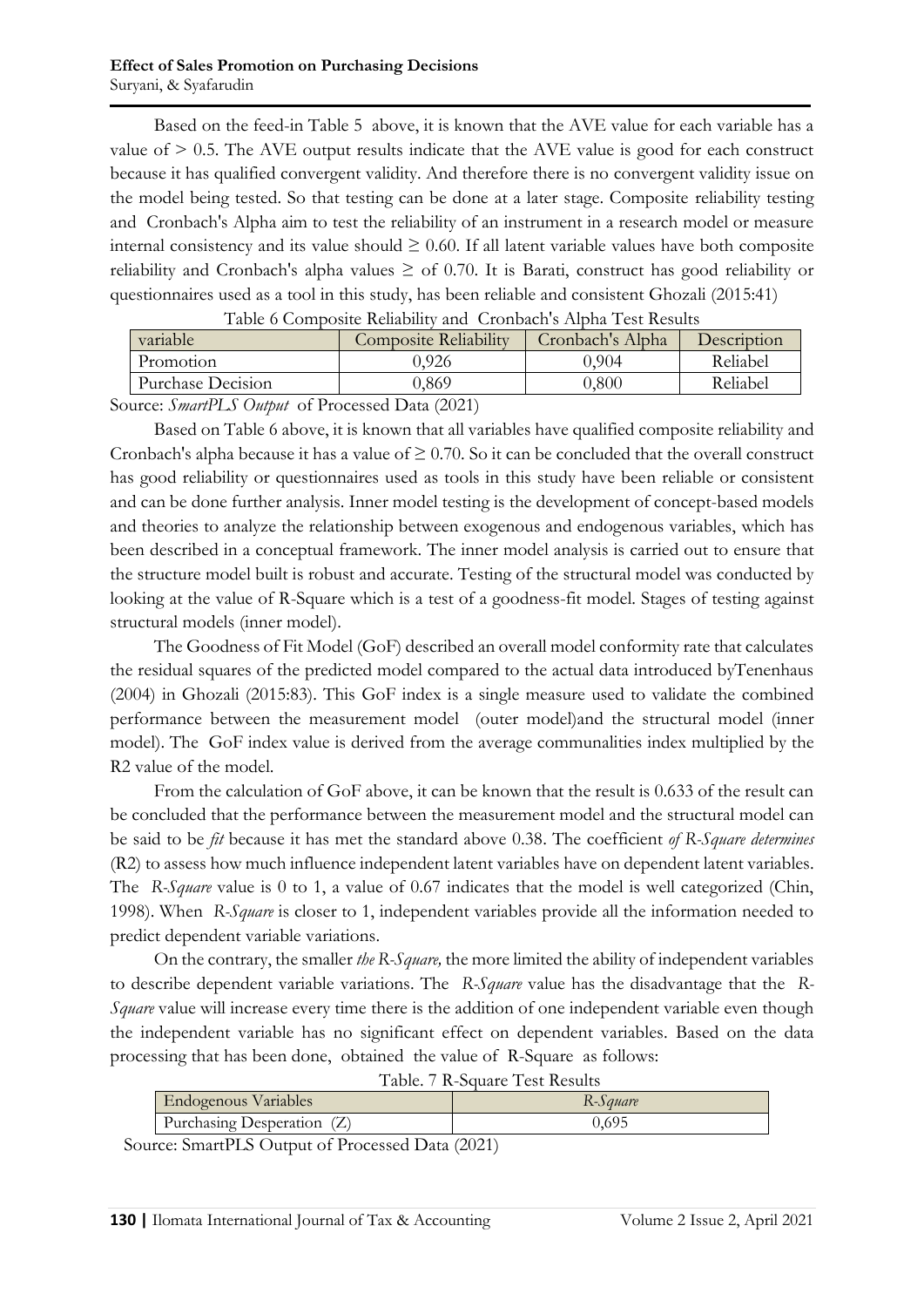Based on the data shown in table 7 indicates that the model on the purchase decision variable can be said to be strong because *R Square* has a value of 0.7 which is 0.695. While the structural model also indicates that the variable model of the independent latent variable influence model (sales promotion) on the purchase decision gives the R-Square value of 0.695 which can be interpreted that variable construct Purchase decision that can be explained by the variable Sales promotion of 69.5% while 30.5%is explained by other variables beyond the researched.

|  |  | Table 8 Hypothesis Test Results |
|--|--|---------------------------------|
|--|--|---------------------------------|

| Direct influence                                            |        | Results |           |                |  |
|-------------------------------------------------------------|--------|---------|-----------|----------------|--|
| variable<br>Original                                        |        | Sample  | Standard  | T Statistics ( |  |
|                                                             | Sample | Mean    | Deviation | O/STDEV        |  |
|                                                             |        | (M)     | (STDEV)   |                |  |
| Sales Promotion $\rightarrow$ The Decision of The Purchaser | 0.276  | 0.262   | 0.154     | 1.636          |  |

Source: Output processing with SmartPLS 3 2021

Hypothesis (H1) **was rejected** because the T-statistic value of 1,636 is smaller than 1.96 with an original sample *estimate* of 0.276 meaning that the promotion has a positive but insignificant influence directly on the purchase decision. These results are in contrast to the results of research conducted by Abshor *et al.* (2018) which concludes that if the promotion is attractive, the purchase decision will be increased.

## **CONCLUSION**

Sales promotion is very important in affecting consumers. This reinforces the concept that "promotion is one of the determining factors of the success of a sales program. Quality product, if the consumer has never heard of it and believes that the product will be useful, then the product will never buy it. Consumers making purchase decisions are a collection of several organized decisions. In the purchase decision, six purchase decisions are consisting of product choice, brand choice, dealer choice, purchase amount, time of purchase, and payment method. In deciding the purchase, consumers can form five sub-decisions such as: deciding which promotion to buy, which dealer to choose to buy the product, the number of goods to be purchased, the time of purchase of the product, and the payment method to be used.

#### **REFERENCES**

- Alim, D. (2008). The Effects of Marketing Mix Elements on Customer-Based Brand Equity: An Empirical Study on OTC Medicine Recipients in Jordan. *International Journal of Business and Management*. 8(11):13-26.
- Agus, A. 2019. Pengaruh Kualitas Produk, Harga, dan Promosi terhadap Keputusan Pembelian Produk The Pucuk
- Chao, Ren-Fang, Tai-Chi Wu, Wei-Ti. (2015). "The Influence of Service Quality, Brand Image, and Customer Satisfaction On Customer Loyalty For Private Karaoke Rooms In Taiwan". *The Journal of Global Business Management*.Volume 11 No. 1 Pp 59-67
- Dharmmesta, Basu, S., (2009). *Manajemen Pemasaran Analisis Perilaku Konsumen*. Edisi Pertama. Yogyakarta: BPPFE
- Diyanthini, Ni Putu Dharma dan Ni Ketut Seminari. 2014. "Pengaruh Citra Perusahaan, Promosi, penjualan dan Kualitas Pelayanan Terhadap Kepuasan Nasabah Pada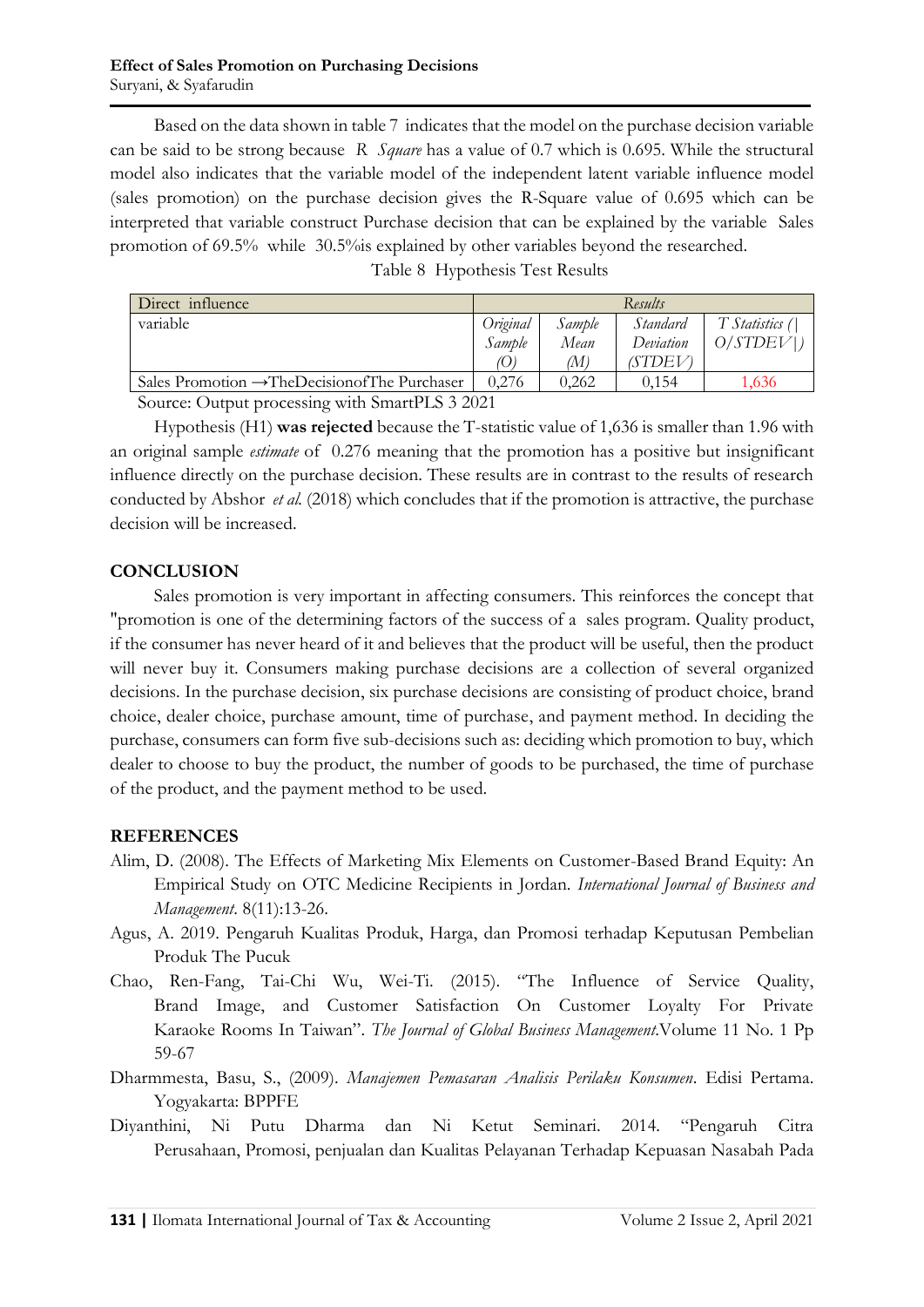Lpd Desa Pakraman Panjer*"*. *Jurnal Manajemen Universitas Udayana*. Vol 13 No. 1. Pp 2850- 2867.

- Gantino.R, Hertati .L. Ilyas. M. (2021). Taxpayer Compliance Model Moderated by Socialization Taxation SMEs in Indonesia. International Journal of Scientific and Research Publications, 11, (2), 2250-3153
- Guttier, M. C., Silveira, M. P. T., Luiza, V. L., and Bertoldi, A. D. (2017). *Factors influencing the preference for purchasing generic drugs in a Southern* Brazilian city. *Revista de saude publica*, *51*, 59.
- Hartono, B.B. (2019). Pengaruh Kualitas Produk, Harga, Citra Merek, dan Promosi, Terhadap Keputusan Pembelian Pada Produk The Gelas
- Herawati, S. (2017). *Pengaruh Kualitas Pelayanan, Promosi, Citra Merek Terhadap Kepuasan Pelanggan (Studi Kasus : Produk Mandiri Tabungan Bisnis PT.Bank Mandiri Cabang Jakarta Bluegreen).* Tesis Magister Manajemen Universitas Mercu Buana.
- Hertati.L.Safkaur.O.(2020). Dampak Revolusi Industri 4.0 Era Covid-19 Pada Sistem Informasi Akuntansi Terhadap Struktur Modal Perusahaan. Jurnal Riset Akuntansi Dan keuangan 8 (3), 2020, 503-518
- Hertati..L.Asmawati,,Widiyanti..M. (2021). Peran Sistem Informasi Manajemen Di Dalam Mengendalikan Operasional Badan Usaha Milik Daerah. Insight Management Journal, 1 (2). 55-67.
- Hertati.L Feri.I,Puspitawati.L Gantino.R, Ilyas.M.2021. Pengembangan UMKM Unggulan Gambomuba Produk Lokal Guna Menopang Perekonomian Rakyat Akibat COVID-19. Indonesia Berdaya, 2(1): 55 – 68
- Hertati.L Mustopa.I.M .Widiyanti.M. Safkaur.O.(2020). The Effect of Accounting Information System Applications in the Industrial Revolution Era 4. 0 Influenced by the Organizational Structure of theperiod Covid-19. Indo-Asian Journal of Finance and Accounting. 1, (2) 2020, 125-151
- Irawan*.* (2012). *Manajemen Pemasaran Modern.* FE UGM. Yogyakarta.
- Inman, J. J., and Zeelenberg, M. (2002). Regret in repeat purchase versus switching decisions: The attenuating role of decision justifiability. *Journal of consumer research*, *29*(1), 116-128.
- Indratama, Aditya Bagus dan Yessy Artanti. (2014). "Pengaruh Citra Merek dan Promosi Penjualan Terhadap Keputusan Nasabah Memilih Tabungan Bank Syariah Mandiri". *Jurnal Ilmu Manajemen*. Vol 2 No. 4. Pp 1261-1272.
- Kotler, P. (2012). *Manajemen Pemasaran*. Edisi tiga belas. Jakarta: Erlangga.
- Kotler. (2012). *Strategic Brand Management: Building, Measuring, and Managing Brand Equity.* New Jersey: Prentice Hall inc.
- Kotler. (2012). *Strategic Brand Management: Building, Measuring, and Managing Brand Equity.* New Jersey: Prentice Hall inc.
- Kotler, Philip dan Kevin Lane Keller. 2009. *Manajemen Pemasaran*. Edisi 13 Jilid 1. Erlangga. Jakarta
- Kotler, P dan Keller, K.L. (2016). *Marketing Management*, 15th Edition, Pearson Education, Inc.
- Kotler, P., dan Armstrong, Gary. (2012). *Prinsip-Prinsip Pemasaran*. Erlangga. Jakarta.
- Kotler, Philip; Keller, Kevin L. (2007). *Manajemen Pemasaran. Jilid I. Edisi ke 12*. Indeks: Jakarta.
- Kotler, Philip; Keller, Kevin L. (2009). *Manajemen Pemasaran. Jilid I. Edisi ke 13.* Erlangga. Jakarta.
- Kotler, Philip; Keller, Kevin L. (2009). *Marketing Management 13th.* New Jersey: Prentice Hall.
- Kotler, Philip; Keller, Kevin L. (2011). *Marketing Management. 14th Edition*. Pearson Education, Inc. New Jersey.